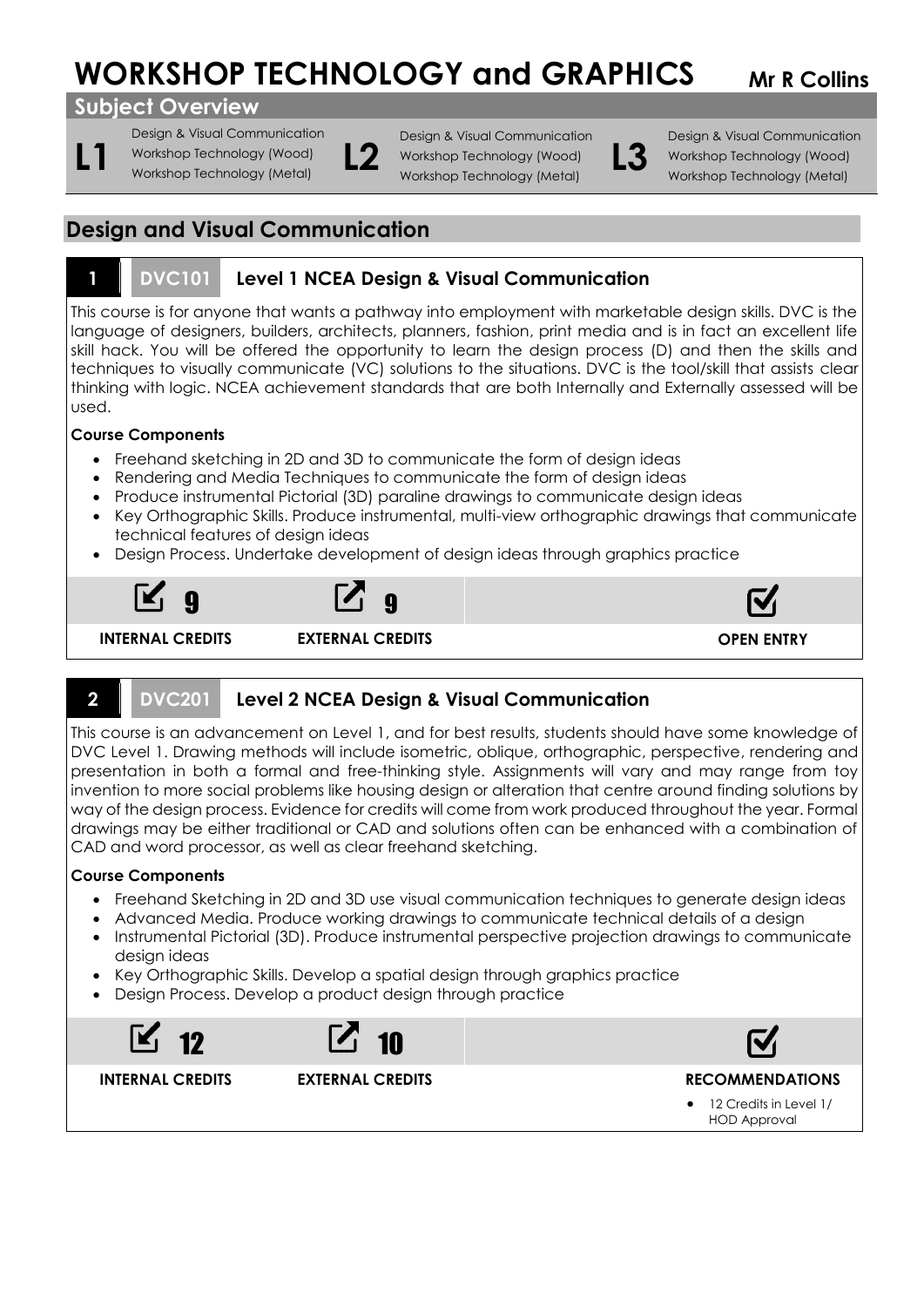

**Course Components**

- Construction of simple items like small folding ladder or sawhorse
- Design challenges in problem solving a need for an item
- Instruction to gain a working knowledge of a computer CAD programme
- Opportunity to design and make a personal project
- Opportunity for Whānau or mentor involvement
- Direction for Tertiary, career or University opportunities
- BYOD in the form of a laptop would assist but not essential

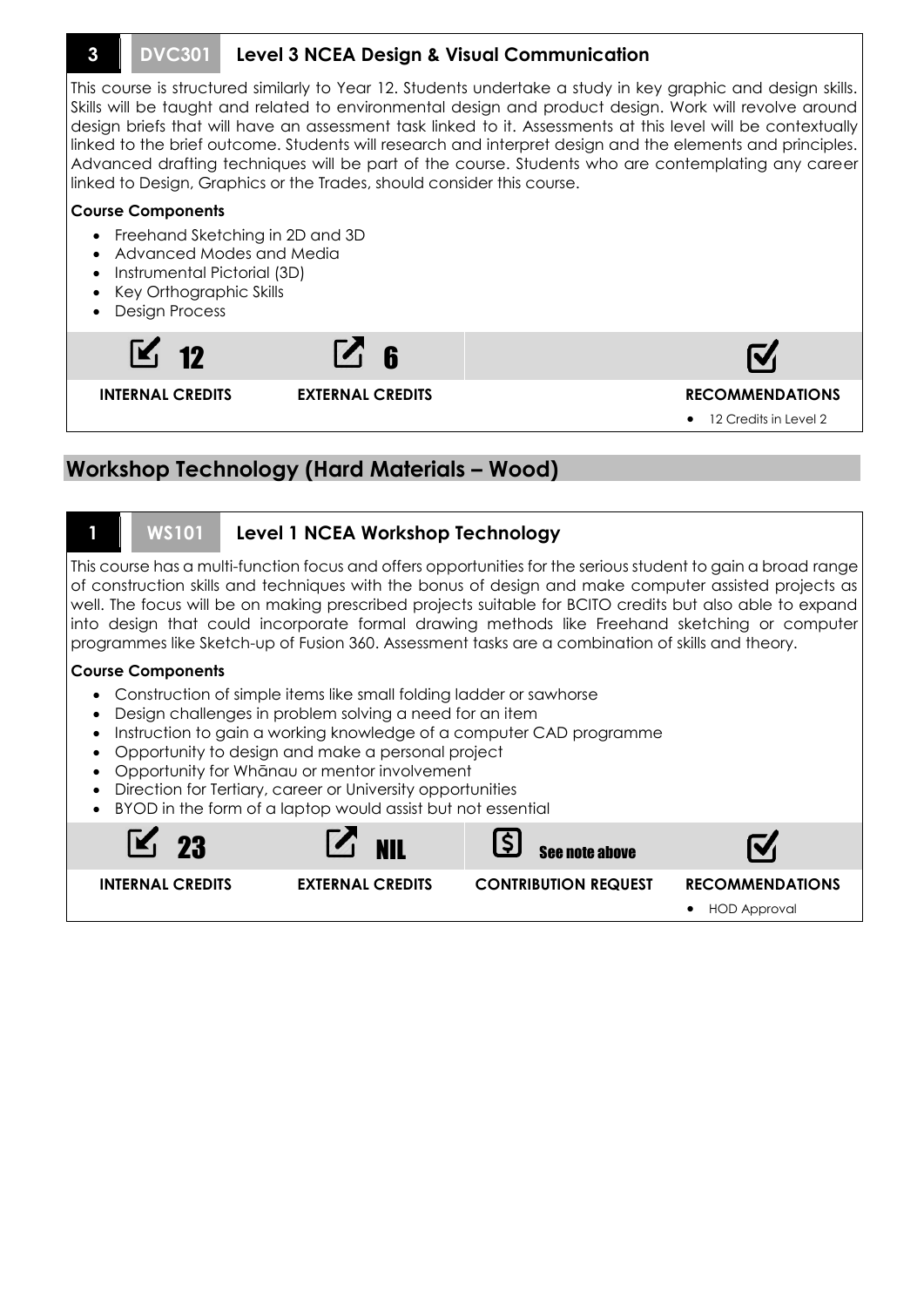### **2 WS201 Level 2 NCEA Workshop Technology**

This course builds and extends the multi-function focus and opportunities for the serious student to gain a broader range of construction skills and techniques with the bonus of design and make computer assisted projects as well.

The focus is on making prescribed projects suitable for BCITO credits like dart board cabinet, Cape cod chair or similar but also to use the design process that could incorporate formal drawing methods like Freehand sketching or computer programmes like Sketch-up of Fusion 360. Assessment tasks usually incorporate a combination of skills and theory.

### **Course Components**

- Design and construction of some prescribed and some free-choice items
- Design challenges in problem solving a need for an item
- Instruction to gain a working knowledge of a computer CAD programme
- Opportunity to design and make a personal project
- Opportunity for Whānau or mentor involvement
- Direction for tertiary, career or University opportunities
- BYOD in the form of a laptop would assist but not essential



# **3 WS301 Level 3 NCEA Workshop Technology**

This course caters for five pathways of design and make.

- 1. BCITO pathway by using tools and machines in the making of a Level 3 project that supports the Level 3 Unit Standards
- 2. Technology pathway by making projects that are the outcome of the technology process
- 3. Design pathway by designing and making projects that advance skills and techniques using a range of machines and materials like lathe, CNC cutter, 3D printer or laser cutter
- 4. Skills knowledge pathway using a range of projects associated with the skill or technique required 5. Design and make with commercial possibilities

Technology achievement standards are possible with all pathways

### **Course Components**

- Project making with verifiable photos to support assessment
- Some assistance will be given but generally material costs will be sought
- BYOD on the form of a laptop would assist but not essential
- Opportunity for Whānau or mentor involvement
- Projects will be at the discretion of school and facilities

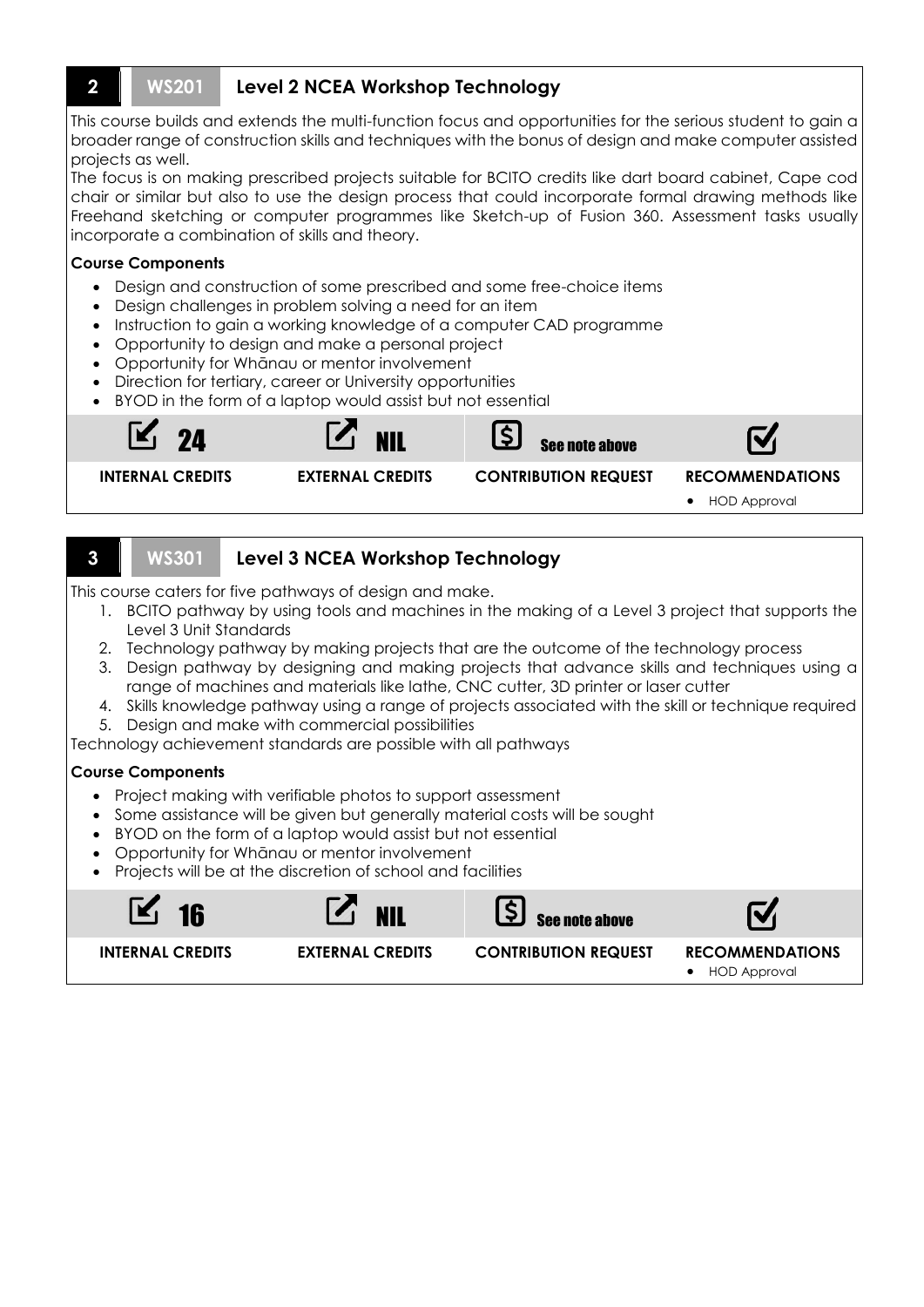

**2 WM201 Level 2 NCEA Workshop Technology (Hard Materials – Metal)**

This course involves students completing a variety of Unit Standards and practical projects. This subject could lead to the Level 2 Certificate in Mechanical Engineering and a career in the engineering industry. Students will follow a course of standards in a practical and theory based study that is designed to allow acceptance into an apprenticeship in any of the trades.

**NOTE:** This course has a take-home component, therefore, there will be costs associated with this and will depend on the project or items.

### **Course Components**

The projects undertaken will be dependent on the student's needs and could include any of the following:

- Model motorbike, dart set, tape dispenser, wheel puller, depth gauge
- Engineering Sketching
- **•** Engineering Materials
- Engineering Hand Tools
- Engineering Measuring Equipment
- Engineering Marking-Out Tools
- Engineering Workshop Safety